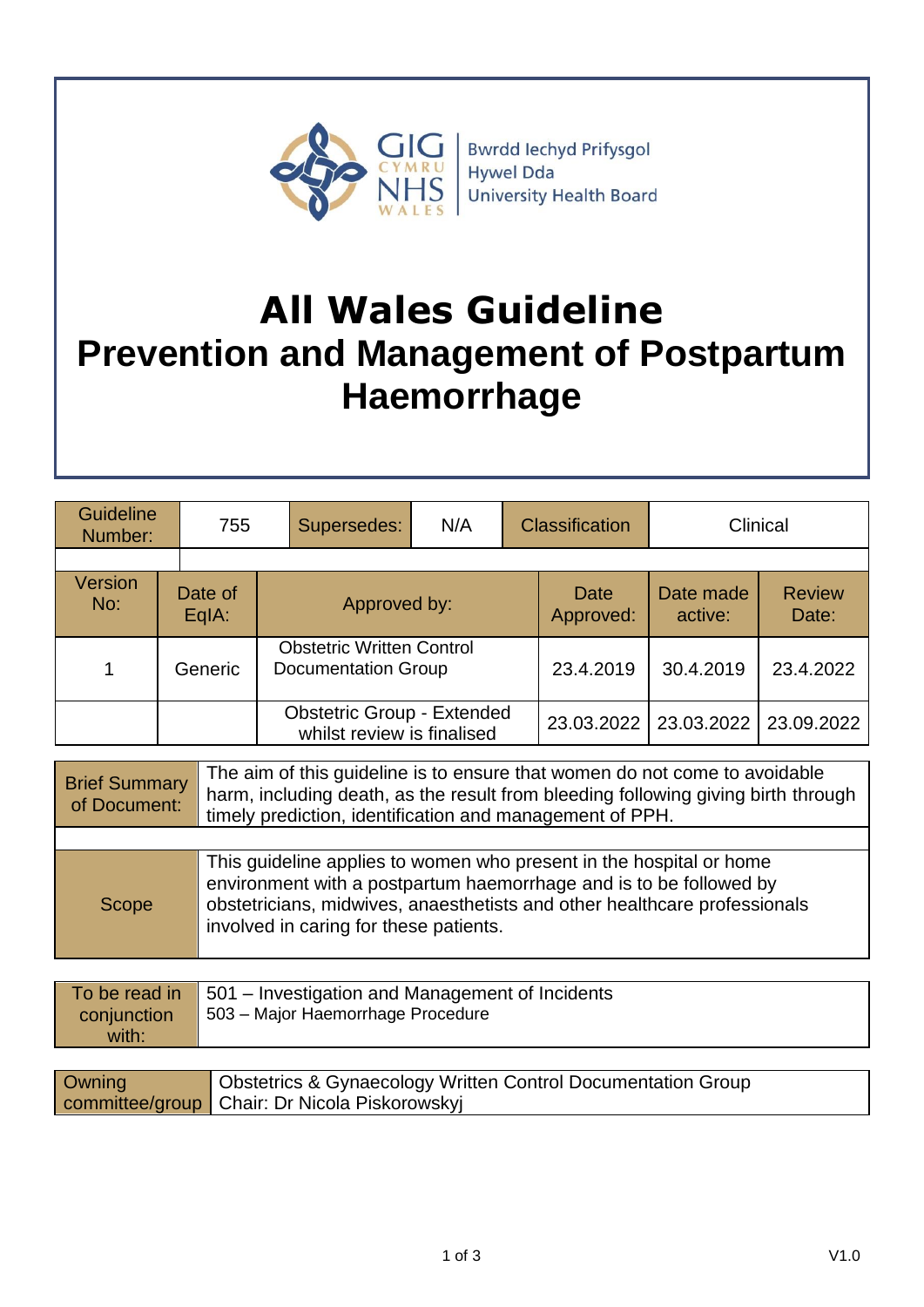# **HYWEL DDA UNIVERSITY HEALTH BOARD**

| Reviews and updates |                                  |                   |  |
|---------------------|----------------------------------|-------------------|--|
| no:                 | Version   Summary of Amendments: | Date<br>Approved: |  |
|                     | New guideline                    | 23.4.2019         |  |

## Glossary of terms

| $\rightarrow$<br>$ -$ |                        |
|-----------------------|------------------------|
| <b>DDI</b>            | م یہ مطعن<br>raer<br>. |

|  | Keywords   Postpartum, haemorrhage, PPH |  |
|--|-----------------------------------------|--|
|--|-----------------------------------------|--|